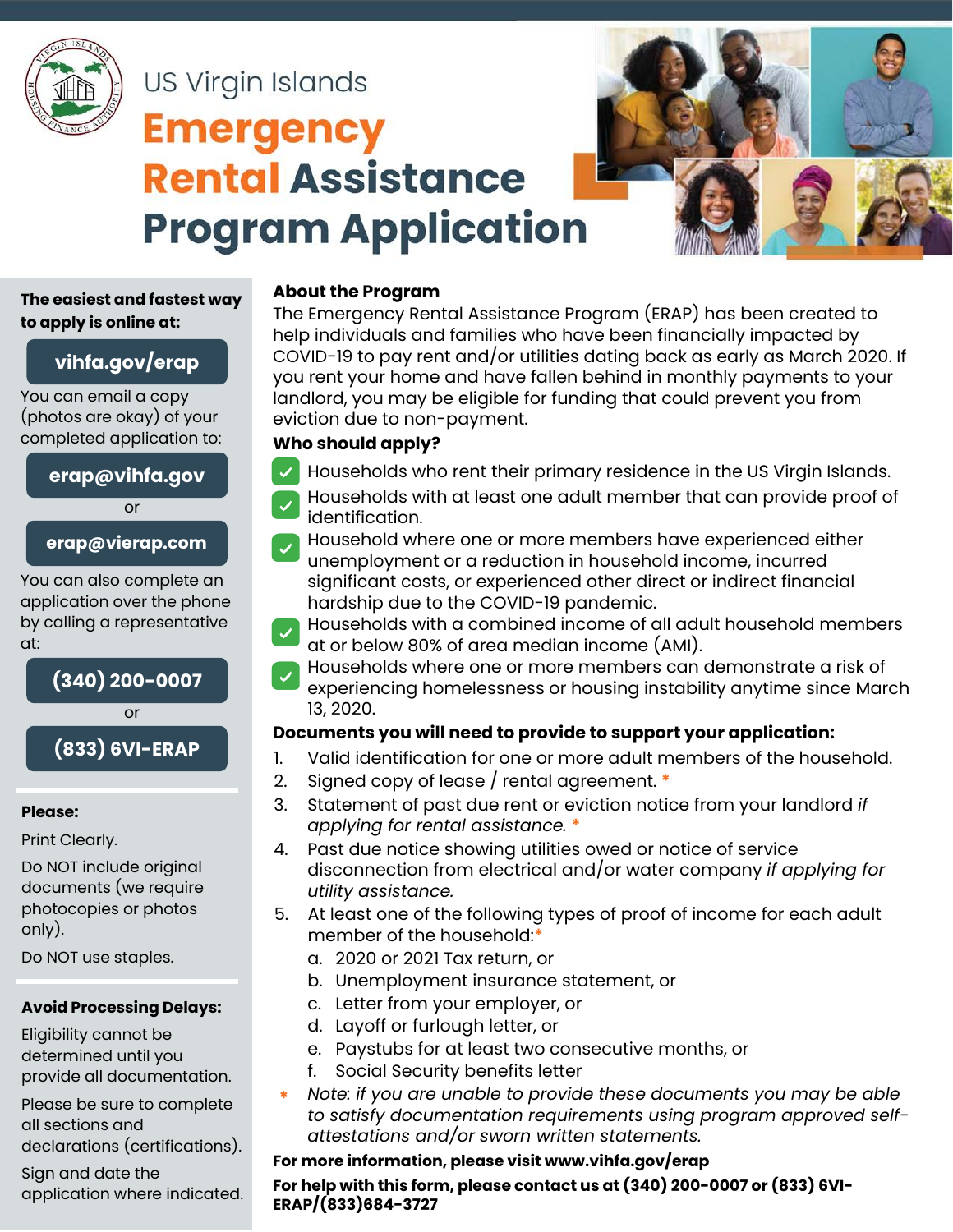

#### **10. Hispanic, Latinx or Spanish origin** (select the one category that best applies)**?**

- 
- Not Hispanic Hispanic/Latinx Prefer Not to Answer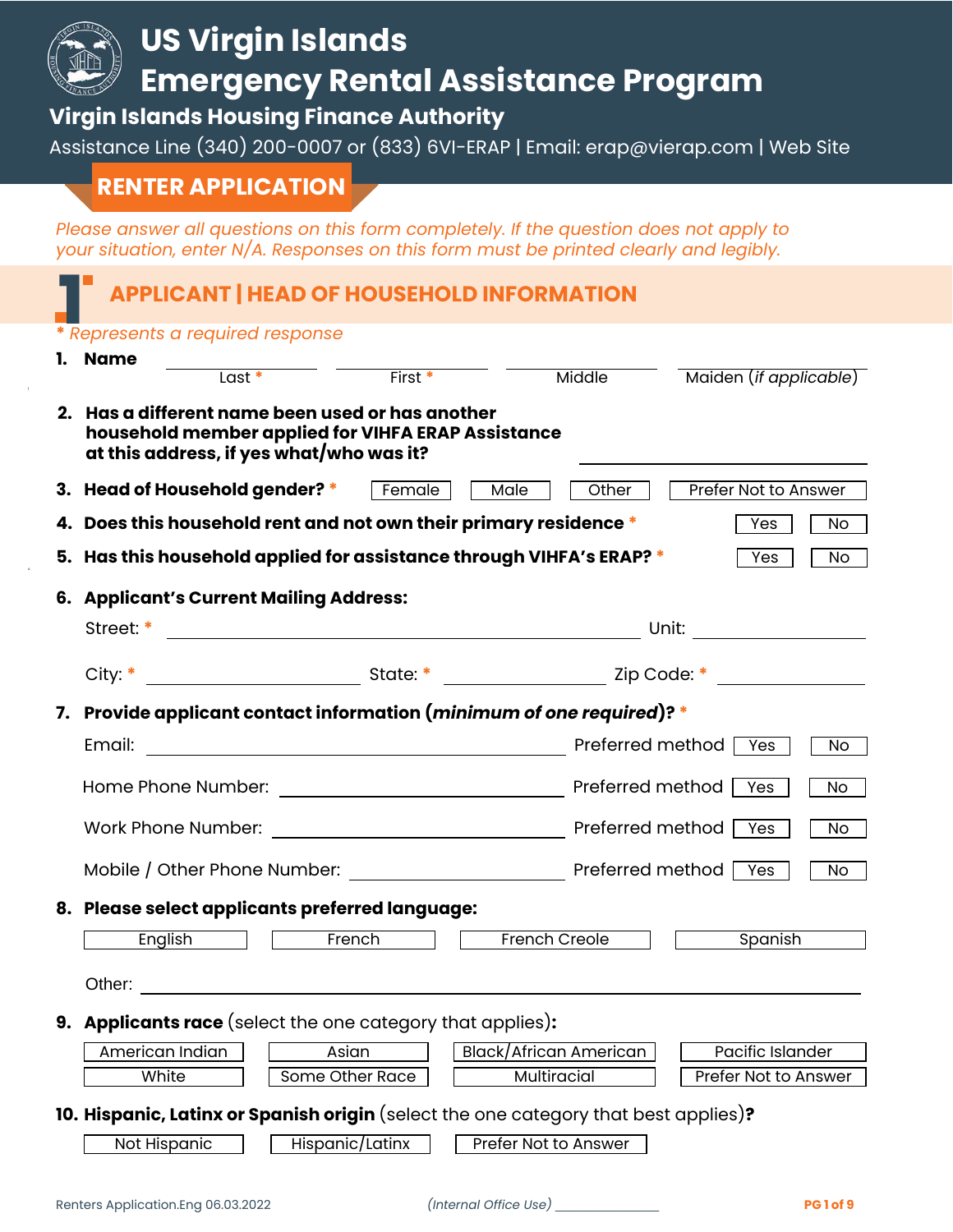#### **11. How many people live in the household, including all adults and children? \***

|  |  |  |  |  | ___ |  |
|--|--|--|--|--|-----|--|





**12. Household Occupants:** Please complete the following table for household members who live at the rented home, include any household members who live with you but are temporarily away.

| First Name * | Last Name* | Date of Birth *<br>(DD/MM/YYYY) | Gender<br>(Male,<br>Female,<br>Other) | <b>Related to</b><br>Head of<br>Household<br>(Y/N) | <b>Relationship to</b><br>Head of<br>Household<br>(N/A if not related) |
|--------------|------------|---------------------------------|---------------------------------------|----------------------------------------------------|------------------------------------------------------------------------|
|              |            |                                 |                                       | HOH                                                |                                                                        |
|              |            |                                 |                                       |                                                    |                                                                        |
|              |            |                                 |                                       |                                                    |                                                                        |
|              |            |                                 |                                       |                                                    |                                                                        |
|              |            |                                 |                                       |                                                    |                                                                        |
|              |            |                                 |                                       |                                                    |                                                                        |
|              |            |                                 |                                       |                                                    |                                                                        |
|              |            |                                 |                                       |                                                    |                                                                        |
|              |            |                                 |                                       |                                                    |                                                                        |
|              |            |                                 |                                       |                                                    |                                                                        |
|              |            |                                 |                                       |                                                    |                                                                        |
|              |            |                                 |                                       |                                                    |                                                                        |
|              |            |                                 |                                       |                                                    |                                                                        |
|              |            |                                 |                                       |                                                    |                                                                        |

**13. Veteran Status:** Are any members of the household veterans of the US Armed Forces?

Yes | | No

Yes | | No

- **14.** Does the primary applicant suffer any disabling conditions? The No No Yes No
- 14a. If yes, would you like to submit a Reasonable Accommodation Request (RAR)?
- 14b. If you are requesting a reasonable accommodation, please describe how we can best assist the applicant:

| <b>TEN HOUSEHOLD INCOME</b>                                                                                   |     |    |
|---------------------------------------------------------------------------------------------------------------|-----|----|
| 15. Does this household receive Food Stamps (SNAP)?                                                           | Yes |    |
| 16. Does this household participate in the US Virgin Islands Housing<br>Authority's Housing Vouchers Program? | Yes | No |
| 17. Do you pay rent to the US Virgin Islands Housing Authority?                                               | Yes | No |

Renters Application.Eng 06.06.2022 *(Internal Office Use)* \_\_\_\_\_\_\_\_\_\_\_\_\_\_\_ **PG 2 of 9**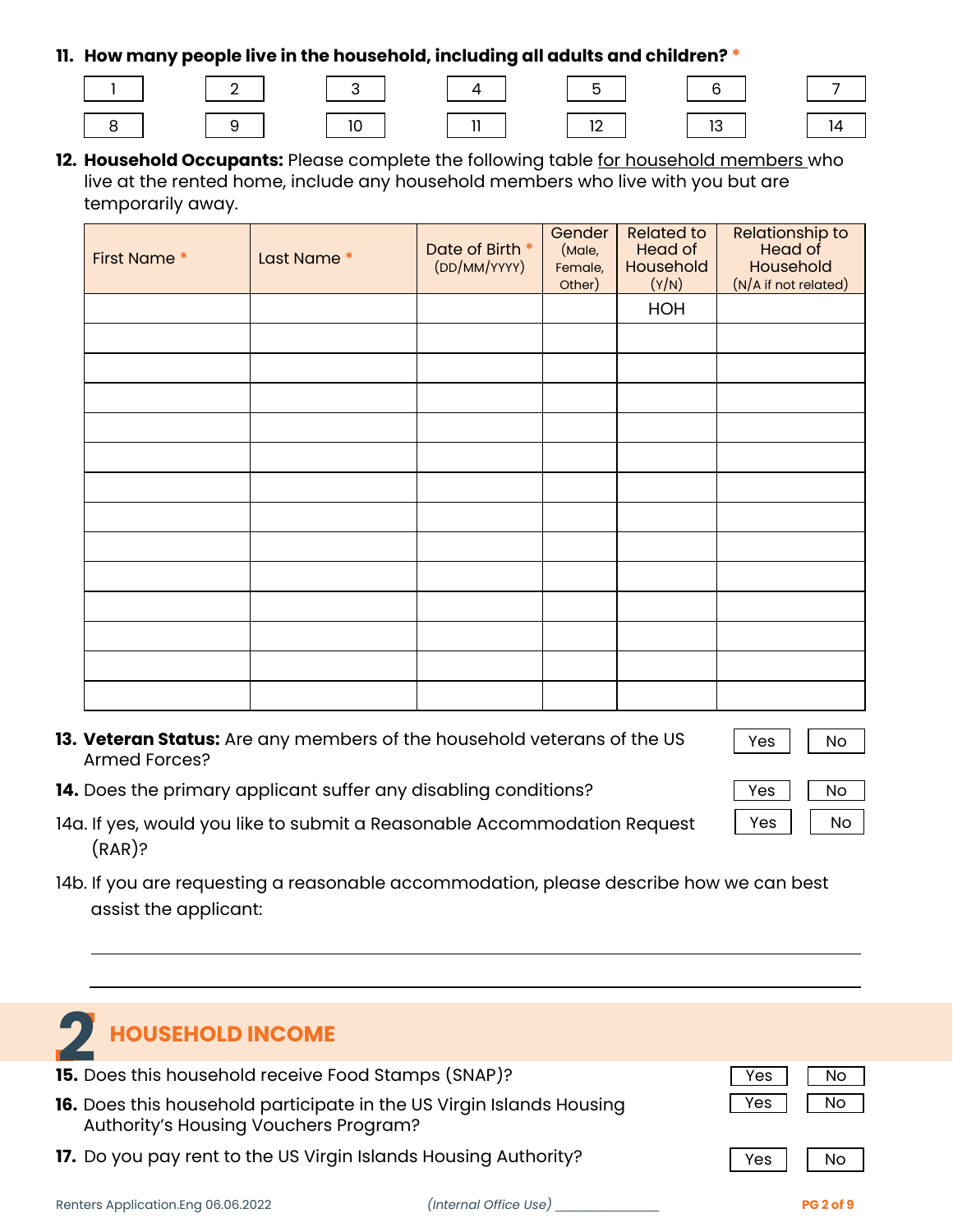- *\*\* If question 15 OR question 16 OR question 17 are answered "Yes," the applicant is income qualified and does not need to complete any additional income information – Please proceed to Question 22 \*\**
- **18.** Do any of the adult members of the household receive income from the following sources? If yes, provide total monthly gross amounts for all adults in the family (household) in the following table:

 $Yes$  | | No

| Type of Income *                                                       | <b>Yes</b> | <b>No</b> | <b>Total Monthly</b><br>Amount |
|------------------------------------------------------------------------|------------|-----------|--------------------------------|
| Employment                                                             | □          | □         | \$                             |
| Temporary Assistance for Needy Families (TANF)/Dependent Children (GC) | □          | □         | \$                             |
| Supplemental Security Income (SSI)                                     | □          | □         | \$                             |
| Social Security                                                        | $\Box$     | □         | \$                             |
| <b>Disability Benefits</b>                                             | □          | □         | \$                             |
| <b>Veterans Benefits</b>                                               | $\Box$     | □         | \$                             |
| Unemployment Insurance                                                 | $\Box$     | □         | \$                             |
| Workmen's Compensation                                                 | □          | □         | \$                             |
| Government Pension                                                     | $\Box$     | □         | \$                             |
| <b>Private Pension</b>                                                 | □          | □         | \$                             |
| <b>Strike Benefits</b>                                                 | □          | □         | \$                             |
| <b>Railroad Retirement</b>                                             | □          | □         | \$                             |
| Military Allotment                                                     | □          | □         | \$                             |
| Alimony & Child Support                                                | $\Box$     | □         | \$                             |
| Other, including lottery winnings                                      | □          | □         | \$                             |
| <b>Totals</b>                                                          |            |           | \$                             |

*\*\* If the response to question 19 is "Yes" please provide dates (mm/dd/yyyy) for each of the following. If the response to question 19 is "No" proceed to question 20 \*\**

Date most recently unemployed: Date applied for unemployment:

Date unemployment awarded: Date of re-employment:

Please be sure to submit income documentation with your application. Income *documentation is required for all adult members of the household with income. Applicable documents include: 1040, W2, 1099, pay statements, receipts, bank statements, eligibility letters provided by government program or affordable housing providers, and etcetera.*

**20.**How many adult members of your household have no (\$0.00) income? **\***

|  |  |  |  |  |  |  | the control of the control of the control of the control of the control of the control of the control of the control of the control of the control of the control of the control of the control of the control of the control |  |  |  |  |  | and the control |  |  |  |  |
|--|--|--|--|--|--|--|-------------------------------------------------------------------------------------------------------------------------------------------------------------------------------------------------------------------------------|--|--|--|--|--|-----------------|--|--|--|--|
|--|--|--|--|--|--|--|-------------------------------------------------------------------------------------------------------------------------------------------------------------------------------------------------------------------------------|--|--|--|--|--|-----------------|--|--|--|--|

- *\*\* If you answered "0" to question 20, please proceed to question 22 - "Assistance Request" \*\**
- *\*\* If you answered 1 or more to question 20, please proceed to question 21. A first name, last name, signature, and date must be included for EACH adult member of the household with no (\$0.00) income in the table included in 21. \*\**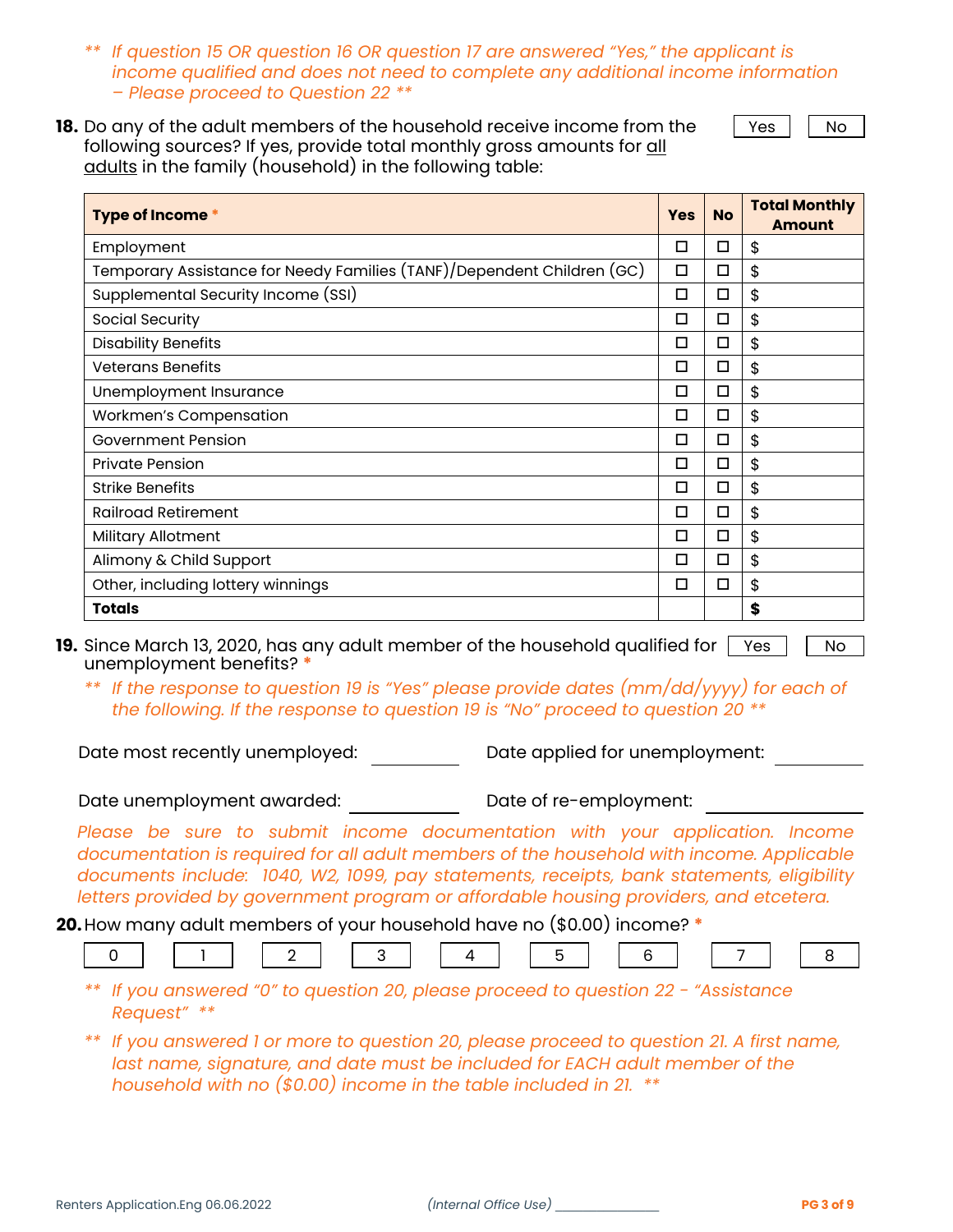- **21. Certification of No Income.** By completing, signing, and dating the following you attest, to the best of your knowledge, that during the past 12 months you have had no income from the following sources:
	- a. Wages, salaries, tips, bonus, commissions, etc.
	- b. Severance pay
	- c. Worker's compensation
	- d. Interest/dividends from assets, including bank accounts
	- e. Net income from the operation of a business or profession
	- f. Income from self-employment including direct sales consulting (i.e. Mary Kay, Tupperware), private taxi services, or online sales
	- g. Unemployment benefits
	- h. Social Security or Supplemental Social Security Income (SSI)
	- i. Annuities, pensions, or retirement funds (i.e. IRA, 401K)
	- j. Insurance policies, disability, death benefits or similar types of periodic receipts
	- k. Alimony or child support
	- l. Regular contributions or gifts received from organizations or other persons not residing in the dwelling (including online donations through a local bank or such as GoFundMe)
	- m. Temporary Assistance for Needy Families (TANF)
	- n. All regular pay, special pay, and allowances of a member of the Armed Forces, except the special pay to a family member serving in the Armed Forces who is exposed to hostile fire (e.g., in the past, special pay included Operation Desert Storm)
	- o. Or, any other sources

*I understand that providing false, misleading, or incomplete information may result in ineligibility for this program and other government assistance programs, repayment and recapture of funds, and other legal action. I agree to repay any funds received through this program for expenses that are paid by another source of government assistance.*

*I* declare under penalty of perjury that all statements on this application are true and *correct. I agree to present all verifying documents requested or to authorize the Emergency Rental Assistance Program processing team to obtain the documents or to contact any authorized third-party to verify information pertaining to this application.*

| Last Name: * | First Name: * | Signature: * | Today's Date: *<br>(dd/mm/yyyy) |
|--------------|---------------|--------------|---------------------------------|
|              |               |              |                                 |
|              |               |              |                                 |
|              |               |              |                                 |
|              |               |              |                                 |
|              |               |              |                                 |
|              |               |              |                                 |
|              |               |              |                                 |
|              |               |              |                                 |
|              |               |              |                                 |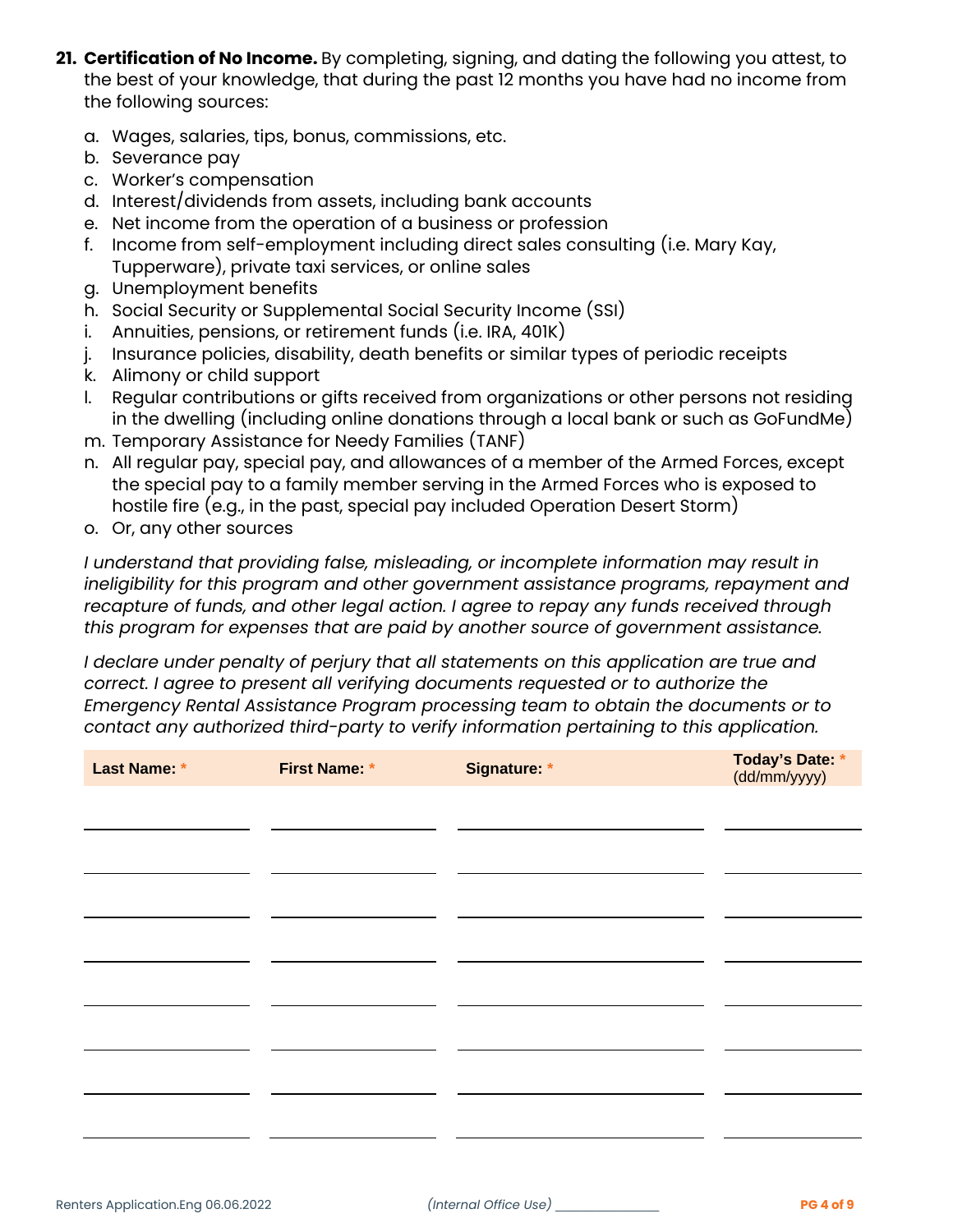**3 ASSISTANCE REQUEST**

| 22. What type of assistance are you requesting? * |                                                                                                                                                                                      |       |                |  |  |  |
|---------------------------------------------------|--------------------------------------------------------------------------------------------------------------------------------------------------------------------------------------|-------|----------------|--|--|--|
| Both rent and utilities                           | Rent only                                                                                                                                                                            |       | Utilities only |  |  |  |
|                                                   | 23. What is the address of the rental property that assistance is being requested for?                                                                                               |       |                |  |  |  |
| Street: *                                         | <u> 1980 - Johann Barn, mars ann an t-Amhain Aonaich an t-Aonaich an t-Aonaich ann an t-Aonaich ann an t-Aonaich</u>                                                                 | Unit: |                |  |  |  |
|                                                   |                                                                                                                                                                                      |       |                |  |  |  |
|                                                   | 24. Are you related to the owner(s) of this property? *                                                                                                                              |       | Yes<br>No.     |  |  |  |
|                                                   | ** If "Both rent and utilities" or "Rent only" is selected in question 22, you must complete<br>questions 25 through 29. If applying for "Utilities only" advance to question 30. ** |       |                |  |  |  |
|                                                   | 25. Name of landlord (who are rent payments made out to?): *                                                                                                                         |       |                |  |  |  |
|                                                   | 26. Landlord's mailing address (where are rent payments sent?):                                                                                                                      |       |                |  |  |  |
|                                                   |                                                                                                                                                                                      |       |                |  |  |  |
|                                                   |                                                                                                                                                                                      |       |                |  |  |  |
| rent payments?):                                  | 27. Landlord contact information (who does the applicant speak to about the rental and                                                                                               |       |                |  |  |  |
|                                                   |                                                                                                                                                                                      |       |                |  |  |  |
|                                                   |                                                                                                                                                                                      |       |                |  |  |  |
| Contact person's work phone:                      | <u> 1989 - Johann Barn, mars eta bainar eta baina eta baina eta baina eta baina eta baina eta baina eta baina e</u>                                                                  |       |                |  |  |  |
| Contact person's email:                           |                                                                                                                                                                                      |       |                |  |  |  |
|                                                   | 28. Please select the type of rental assistance you need and the amount needed: *                                                                                                    |       |                |  |  |  |
|                                                   | Back (past due) Rent Number of Months Owed: Total Amount Owed:                                                                                                                       |       |                |  |  |  |
|                                                   | Future Rent Mumber of Months Requested: 3 Monthly Rent Amount:                                                                                                                       |       | \$             |  |  |  |

*Note: Pending availability of program funds, if an applicant qualifies for back (past due) rent VIHFA will automatically provide the current month and up to three months of future (prospective) rent until the maximum benefit of 18 months of assistance or the end of the lease/rental term is reached.* 

**29. Ledger for Past Due Rent.** For past due rent, attach a statement or ledger when submitting this application. If you cannot provide a statement or ledger, fill out the following table to the best of your knowledge.

Up to 18 months of total assistance can be requested, though the award may be reduced by the program subject to available funds and eligibility.

Complete the table for all months where back rent and / or fees are owed. Enter the monthly amount due for the current month and the following two months.

- If the lease/rental agreement includes items such as utilities (electricity, gas, water, sewer, trash), parking, pet premiums, or other items charged monthly, add those to the base rent and include in the "Original Amount Due" column.
- "Amount paid to date" includes any rent payments made, full or partial, for that month.
- If applicable, all rental assistance previously received from federal, territorial, or local governmental entities must be added to any payments you have made and included in "Amount paid to date." VIHFA's ERAP program cannot provide duplicative rental assistance for aid received from any other government source.
- "Fees Due" include only missed or late payment penalties.
- "Amount Still Due" equals "Original Amount Due" plus "Fees Due" minus "Amount Paid to Date."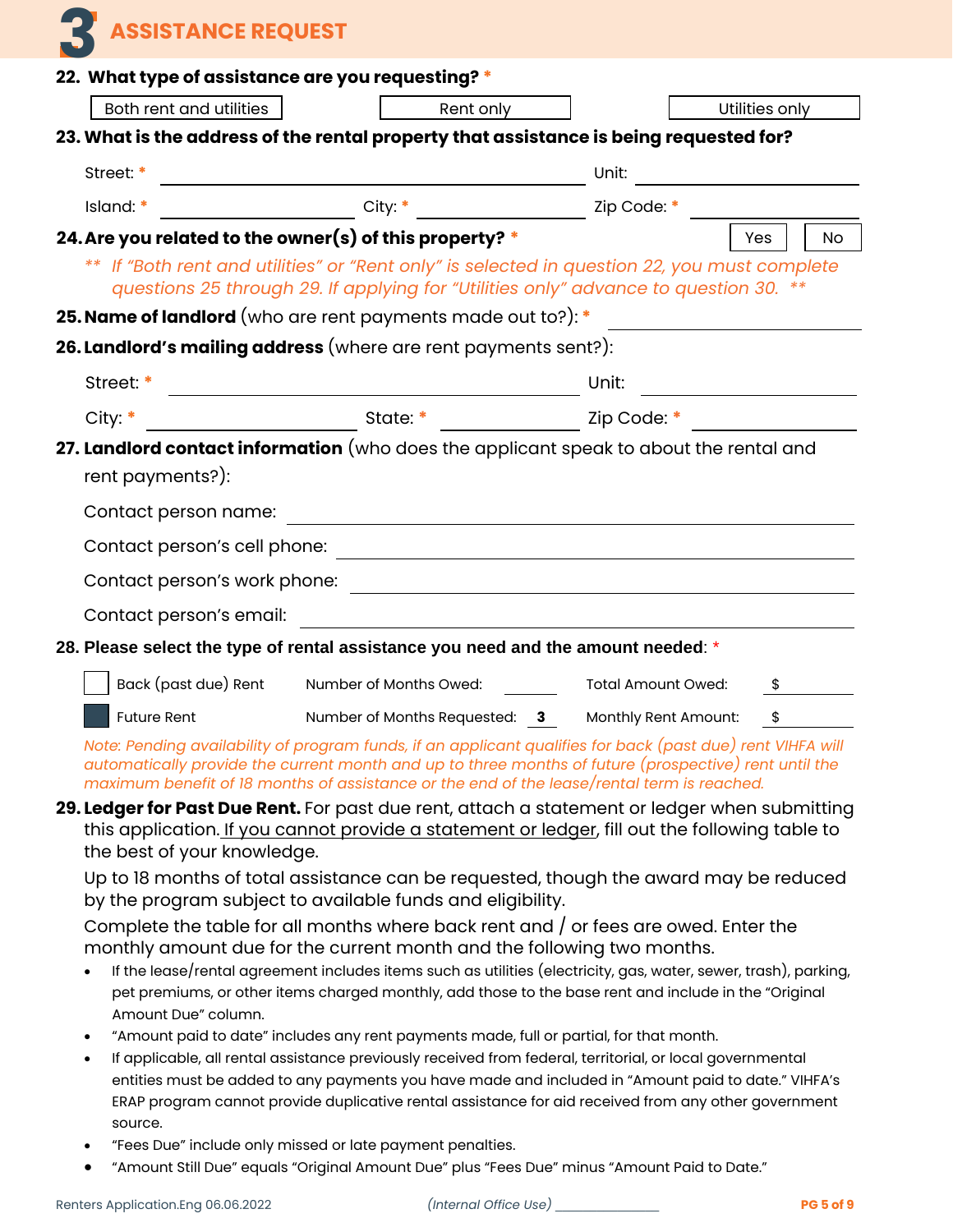#### *Ledger for Past Due Rent*

| <b>Month</b>      | <b>Original</b><br><b>Amount Due</b> | <b>Amount Paid</b><br>to Date | <b>Fees Due</b>     | <b>Amount Still</b><br><b>Due</b> |  |  |
|-------------------|--------------------------------------|-------------------------------|---------------------|-----------------------------------|--|--|
|                   | [A]                                  | [B]                           | $\lfloor c \rfloor$ | $= (A + C) - B$                   |  |  |
| April 2020        | \$                                   | \$                            | \$                  | \$                                |  |  |
| May 2020          | \$                                   | \$                            | \$                  | \$                                |  |  |
| <b>June 2020</b>  | \$                                   | \$                            | \$                  | \$                                |  |  |
| <b>July 2020</b>  | \$                                   | \$                            | \$                  | \$                                |  |  |
| August 2020       | \$                                   | \$                            | \$                  | \$                                |  |  |
| September 2020    | \$                                   | \$                            | \$                  | \$                                |  |  |
| October 2020      | \$                                   | \$                            | \$                  | \$                                |  |  |
| November 2020     | \$                                   | \$                            | \$                  | \$                                |  |  |
| December 2020     | \$                                   | \$                            | \$                  | \$                                |  |  |
| January 2021      | \$                                   | \$                            | \$                  | \$                                |  |  |
| February 2021     | \$                                   | \$                            | \$                  | \$                                |  |  |
| March 2021        | \$                                   | \$                            | \$                  | \$                                |  |  |
| April 2021        | \$                                   | \$                            | \$                  | \$                                |  |  |
| May 2021          | \$                                   | \$                            | \$                  | \$                                |  |  |
| <b>June 2021</b>  | \$                                   | \$                            | \$                  | \$                                |  |  |
| <b>July 2021</b>  | \$                                   | \$                            | \$                  | \$                                |  |  |
| August 2021       | \$                                   | \$                            | \$                  | \$                                |  |  |
| September 2021    | \$                                   | \$                            | \$                  | \$                                |  |  |
| October 2021      | \$                                   | \$                            | \$                  | \$                                |  |  |
| November 2021     | \$                                   | \$                            | \$                  | \$                                |  |  |
| December 2021     | \$                                   | \$                            | \$                  | \$                                |  |  |
| January 2022      | \$                                   | \$                            | \$                  | \$                                |  |  |
| February 2022     | \$                                   | \$                            | \$                  | \$                                |  |  |
| <b>March 2022</b> | \$                                   | \$                            | \$                  | \$                                |  |  |
| April 2022        | \$                                   | \$                            | \$                  | \$                                |  |  |
| May 2022          | \$                                   | \$                            | \$                  | \$                                |  |  |
| <b>June 2022</b>  | \$                                   | \$                            | \$                  | \$                                |  |  |
| <b>July 2022</b>  |                                      |                               |                     |                                   |  |  |
| August 2022       | ⊅<br>\$                              | Φ<br>\$                       | \$<br>\$            | \$                                |  |  |
| September 2022    | \$                                   | \$                            | \$                  | \$                                |  |  |
| October 2022      | \$                                   | \$                            | \$                  | \$                                |  |  |
| November 2022     | \$                                   | \$                            | \$                  | \$                                |  |  |
| December 2022     |                                      | \$                            | \$                  | \$                                |  |  |
|                   | \$                                   |                               |                     | \$                                |  |  |
| January 2023      | \$                                   | \$                            | \$                  |                                   |  |  |
| February 2023     | \$                                   | \$                            | \$                  | \$                                |  |  |
| March 2023        | \$                                   | \$                            | \$                  | \$                                |  |  |
| April 2023        | \$                                   | \$                            | \$                  | \$                                |  |  |
| May 2023          | \$                                   | \$                            | \$                  | \$                                |  |  |
| <b>June 2023</b>  | \$                                   | \$                            | \$                  | \$                                |  |  |
| <b>July 2023</b>  | \$                                   | \$                            | \$                  | \$                                |  |  |
| August 2023       | \$                                   | \$                            | \$                  | \$                                |  |  |
| September 2023    | \$                                   | \$                            | \$                  | \$                                |  |  |
| October 2023      | \$                                   | \$                            | \$                  | \$                                |  |  |
| November 2023     | \$                                   | \$                            | \$                  | \$                                |  |  |
| December 2023     | \$                                   | \$                            | \$                  | \$                                |  |  |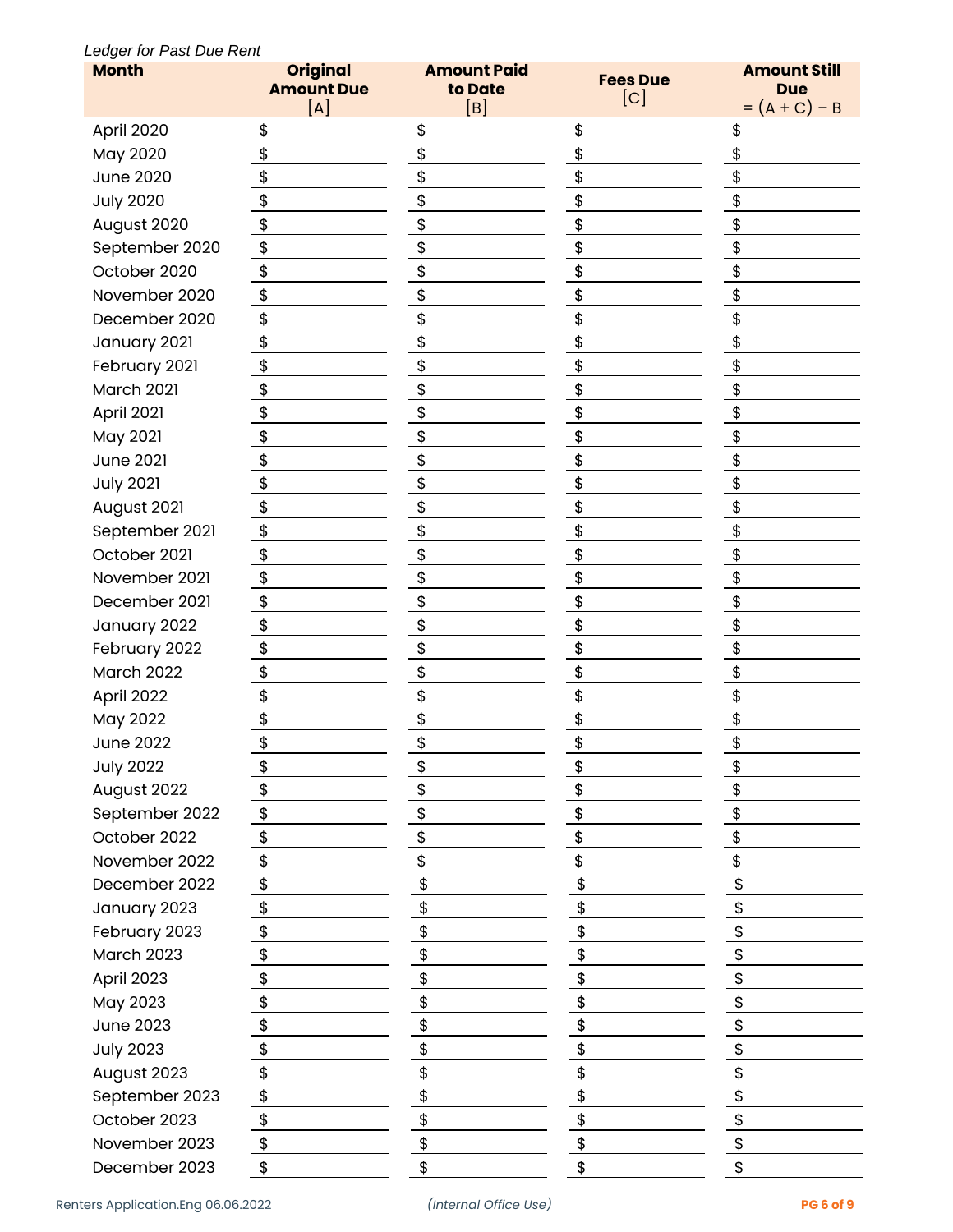*\*\* If "Both rent and utilities" or "Utilities only" is selected in question 22, you must complete questions 30 through 33. If applying for "Rent only" advance to question 34. \*\**

#### **30. Water**

| This bill is paid to:                                                    | Account Number:                                                           |
|--------------------------------------------------------------------------|---------------------------------------------------------------------------|
| Amount past due: \$<br>Is this utility disconnected?<br><b>No</b><br>Yes | Date of Current Bill:<br><u> 1989 - Jan Barbara Barbara, prima popula</u> |
| 31. Electric                                                             |                                                                           |
| This bill is paid to:                                                    | Account Number:                                                           |
| Amount past due: \$                                                      | Date of Current Bill:                                                     |
| Is this utility disconnected?<br>No<br>Yes                               |                                                                           |
| 32. Cooking Gas                                                          |                                                                           |
| This bill is paid to:                                                    | Account Number:                                                           |
| Amount past due: \$                                                      | Date of Current Bill:                                                     |
| Is this utility disconnected?<br>No<br>Yes                               |                                                                           |
| <b>33. Internet Services</b>                                             |                                                                           |
| This bill is paid to:                                                    | Account Number:                                                           |
| Amount past due: \$                                                      | Date of Current Bill:                                                     |
| Is this utility disconnected?<br>No<br>Yes                               |                                                                           |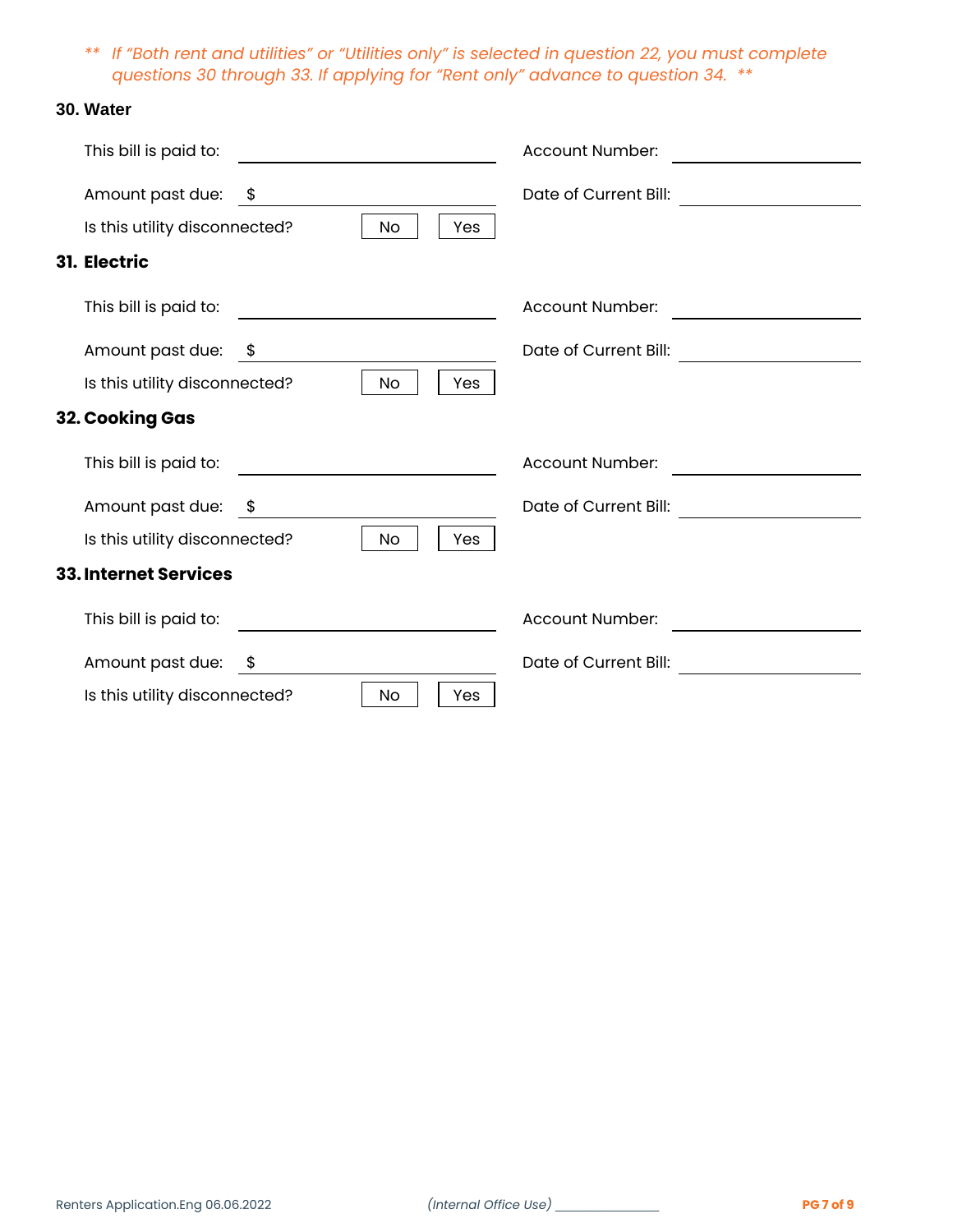To be considered for eligibility in the Virgin Islands Housing Finance Authority's Emergency Rental Assistance Program (VIHFA ERAP), you must provide an answer to each of the following required statements.

Statement:

- **34.My primary residence is located in the US Virgin Islands and I rent (not own) the home. \***
- **35.At least one adult member of my household can provide proof of identification.** \* Valid forms of identification include government issued ID, driver's license; passport; ITIN, utility or cell phone bill; court filing notice, mail from a federal, territorial, state, county or city agency; or other form of valid ID.
- **36.At least one adult household member has experienced unemployment or a reduction in household income, incurred significant costs, or experienced other direct or indirect financial hardship due to the COVID-19 pandemic. \*** Examples of financial hardship include reduction in household income; significant cost increases; healthcare costs (including care at home for individuals with COVID-19); Purchase of personal protective equipment (i.e., gloves, face masks, face shields); penalties, fees, and legal costs associated with rental or utility payments owed; payments for rent or utilities made by credit card; moving costs to avoid homelessness or housing instability; increased childcare costs; internet access and computer costs required to work or attend school remotely; alternate transportation costs; forced to leave from work due to school closure or childcare changes.
- **37. The total combined annual income of all adult household members is at or below 80% of area median income (AMI).** Household size includes all adult and children living at that home. **\***

| <b>Household Size</b>      |          |          |          |          |          |          |          |          |
|----------------------------|----------|----------|----------|----------|----------|----------|----------|----------|
| St. Croix (STX)            | \$32,500 | \$37.150 | \$41,800 | \$46,400 | \$50,150 | \$53,850 | \$57,550 | \$61,250 |
| St. John (STJ)             | \$50,900 | \$58.150 | \$65,400 | \$72,650 | \$78,500 | \$84,300 | \$90.100 | \$95,900 |
| St. Thomas (STT)           | \$37,600 | \$43,000 | \$48,350 | \$53,700 | \$58,000 | \$62,300 | \$66,600 | \$70,900 |
| $T_0$ blo 1. $\Lambda M U$ |          |          |          |          |          |          |          |          |

*Table 1: AMI Limits*

## **38.At least one household member can demonstrate a risk of experiencing homelessness or housing instability since March 13,**

**2020.** \* Examples include risk of eviction; risk of lease termination; living "doubled up", or in a residence that is not permanent for you; struggling to pay rent and utilities or rent and utilities are more than your household can afford; relying on credit cards or depleting savings to pay for rent or utilities; struggling to pay for essentials such as food, prescription drugs, childcare, or transportation. Or, unless you receive rental assistance, you will need to move to an unsafe/unhealthy environment like a shared living situation or emergency shelter.







Yes I No